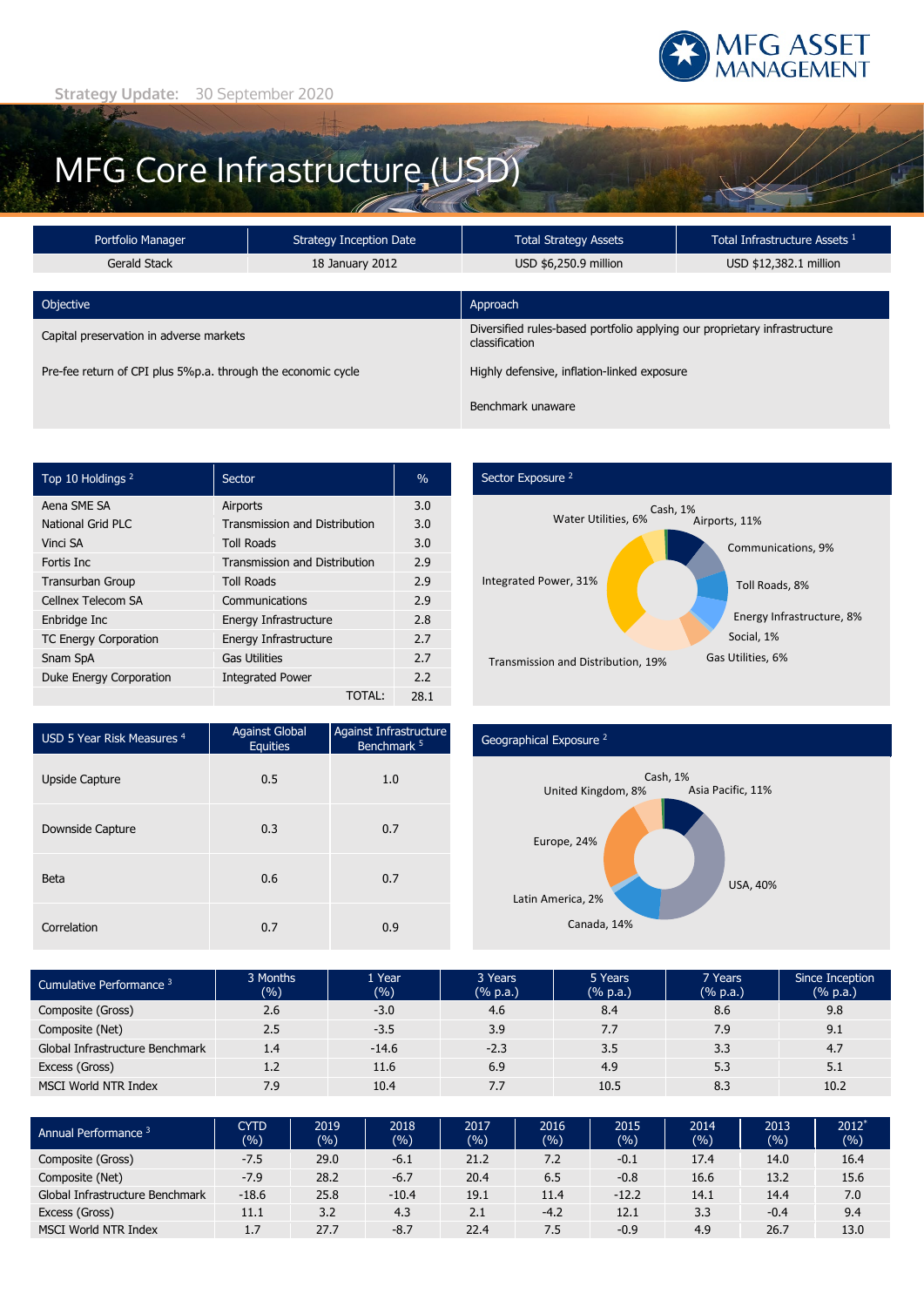1 Comprised of all Infrastructure Strategies.

2 The data is based on a representative portfolio for the strategy. Refer to the GIPS Disclosure below for further information. Sectors are internally defined. Geographical exposure is by domicile of listing. Exposures may not sum to 100% due to rounding.

3 Returns are for the Global Core Infrastructure Composite and denoted in USD. Performance would vary if returns were denominated in a currency other than USD. Refer to the GIPS Disclosure section below for further information. Composite (Net) returns are net of fees charged to clients and have been reduced by the amount of the highest fee charged to any client employing that strategy during the period under consideration. Actual fees may vary depending on, among other things, the applicable fee schedule and portfolio size. Fees are available upon request.

4 Risk measures are for the Global Core Infrastructure Composite before fees. The Global Equity Index is the MSCI World NTR Index.<br>5 The Benchmark or Global Infrastructure NTR Index. Note: the UBS Developed Infrastructure Global Infrastructure NTR Index.

Returns are only for part year.

#### **IMPORTANT NOTICE**

This material is being furnished to you to provide summary information regarding Magellan Asset Management Limited trading as MFG Asset Management ('MFG Asset Management') and an investment fund or<br>investment strategy mana anaged by MFG Asset Management ('Strategy'). This material is not intended to constitute advertising or advice of any kind and you should not construe the contents of this material as legal, tax, investment or other advice. In making an investment decision, you must rely on your own examination of any offering documents relating to the Strategy.

The investment program of the Strategy presented herein is speculative and may involve a high degree of risk. The Strategy is not intended as a complete investment program and is suitable only for sophisticated<br>investors w future results and no person guarantees the future performance of the Strategy, the amount or timing of any return from it, that asset allocations will be met, that it will be able to implement its investment strategy or t actual performance of an MFG Asset Management financial product or service may differ materially from those reflected or contemplated in such forward-looking statements. The Strategy will have limited liquidity, no<br>seconda and other expenses of the Strategy will reduce trading profits, if any, or increase losses.

No representation or warranty is made with respect to the correctness, accuracy, reasonableness or completeness of any of the information contained in this material. This information is subject to change at any time and no person has any responsibility to update any of the information provided in this material may indude data, research and other information from third party sources. MFG Asset Management makes no<br>guarantee that such inform direct, indirect or consequential, including loss of profits, damages, costs, claims or expenses, relating to or arising from your use or reliance upon any part of the information contained in this material including tradi losses, loss of opportunity or incidental or punitive damages.

No distribution of this material will be made in any jurisdiction where such distribution is not authorised or is unlawful. This material does not constitute, and may not be used for the purpose of, an offer or solicitatio www.communication.org/www.communications.com/www.communications.com/www.communications.com/www.communications.com/windthe-erson.making-such-offer-or-solicitation-is-not-qualified-to-do-so. This material and the information contained within it may not be reproduced, or disclosed, in whole or in part, without the prior written consent of MFG Asset Management. Further information regarding any benchmark referred to herein can be found at www.mfgam.com.au. Any trademarks, logos, and service marks contained herein may be the registered and unregistered trademarks of their respective owners.

United Kingdom - This material does not constitute an offer or inducement to engage in an investment activity under the provisions of the Financial Services and Markets Act 2000 (FSMA). This material does not form part of any offer or invitation to purchase, sell or subscribe for, or any solicitation of any such offer to purchase, sell or subscribe for, any shares, units or other type of investment product or service. This material or an material is exempt from the restrictions in the FSMA as it is to be strictly communicated only to 'investment professionals' as defined in Article 19(5) of the Financial Services and Markets Act 2000 (Financial Promotion) Order 2005 (FPO).

<u>United States of America</u> - This material is not intended as an offer or solicitation for the purchase or sale of any securities, financial instrument or product or to provide financial services. It is not the intention o

The Global Infrastructure Benchmark is comprised of the following: from inception to 31 December 2014 the benchmark is UBS Developed Infrastructure & Utilities Index Net Total Return and from 1 January 2015 the benchmark is S&P Global Infrastructure Net Total Return Index. The benchmark changed because UBS discontinued their index series.

The UBS Developed Infrastructure & Utilities Index Net Total Return is a market capitalisation weighted index that is designed to measure the equity performance of listed Infrastructure and Utility stocks. Index results assume the reinvestment of all distributions of capital gain and net investment income using a tax rate applicable to non-resident institutional investors who do not benefit from double taxation treat

The S&P Global Infrastructure Net Total Return Index is a market capitalisation weighted index that is designed to track 75 companies from around the world diversified across three infrastructure sectors energy, transportation and utilities. Index results assume the reinvestment of all distributions of capital gain and net investment income using a tax rate applicable to non-resident institutional investors who do not benefit from double taxation treaties.

#### **GLOBAL INVESTMENT PERFORMANCE STANDARDS (GIPS®) DISCLOSURE**

Magellan Asset Management Limited, doing business as MFG Asset Management in jurisdictions outside Australia and New Zealand, (MFG Asset Management) claims compliance with the Global Investment Performance Standards (GIPS ®)

For the purpose of complying with GIPS, the Firm is defined as all discretionary portfolios managed by MFG Asset Management, excluding brands managed by subsidiaries operating as distinct business entities. MFG Asset Management is a wholly-owned subsidiary of the publicly listed company Magellan Financial Group Limited. MFG Asset Management is based in Sydney, Australia. Total Firm assets is defined as all assets managed by MFG<br>Asset M

The Global Core Infrastructure composite is a global strategy investing in strictly defined or "pure" infrastructure companies (typically 80-100). The filtered investment universe is comprised of stocks that 1. generate reliable income streams, 2. benefit from inflation protection and have an appropriate capital structure. The investment objective of the strategy is to minimise the risk of permanent capital loss; and achieve superior risk

To achieve investment objectives, the composite may also use derivative financial instruments including, but not limited to, options, swaps, futures and forwards. Derivatives are subject to the risk of changes in the marke may reduce its returns.

A copy of the composite's GIPS compliant presentation and/or the firm's list of composite descriptions are available upon request by emailing client.reporting@magellangroup.com.au

The representative portfolio is an account in the composite that closely reflects the portfolio management style of the strategy. Performance is not a consideration in the selection of the representative portfolio. The characteristics of the representative portfolio may differ from those of the composite and of the other accounts in the composite. Information regarding the representative portfolio and the other accounts in the composite is available upon request.